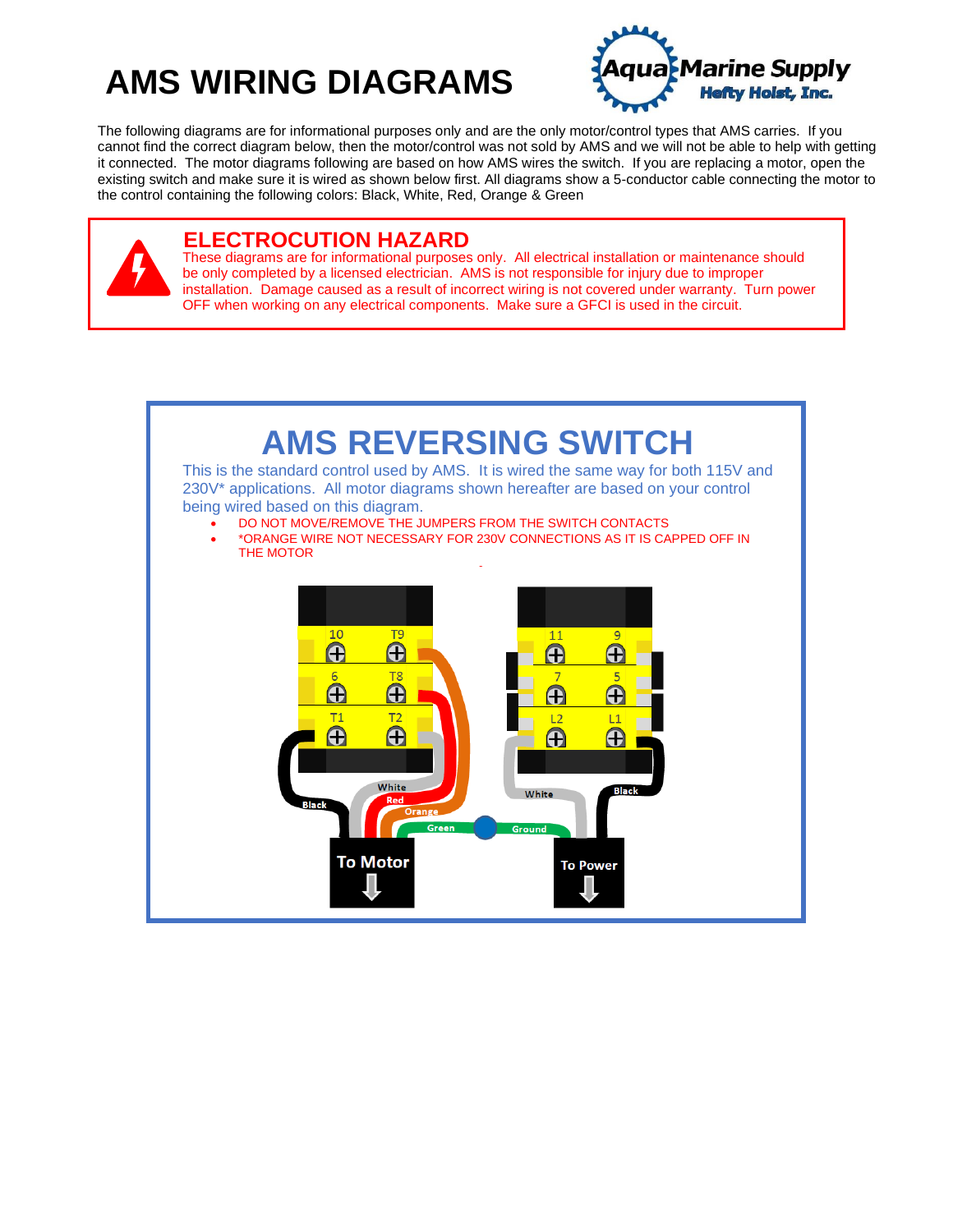## **MOTOR – COLOR CODED WIRE-TO-WIRE 56 Frame**

This diagram applies to any AMS 56 frame motor with 6 colored leads.





### **MOTOR – YELLOW T# WIRE-TO-WIRE**

This diagram applies to any AMS 56 frame motor with 6 yellow T# leads.



#### **115V Connections**



#### **230V Connections**



# **MOTOR – COLOR CODED WIRE-TO-WIRE 48 Frame**

This diagram applies to any AMS 48 frame motor with 4 colored leads. 115V ONLY